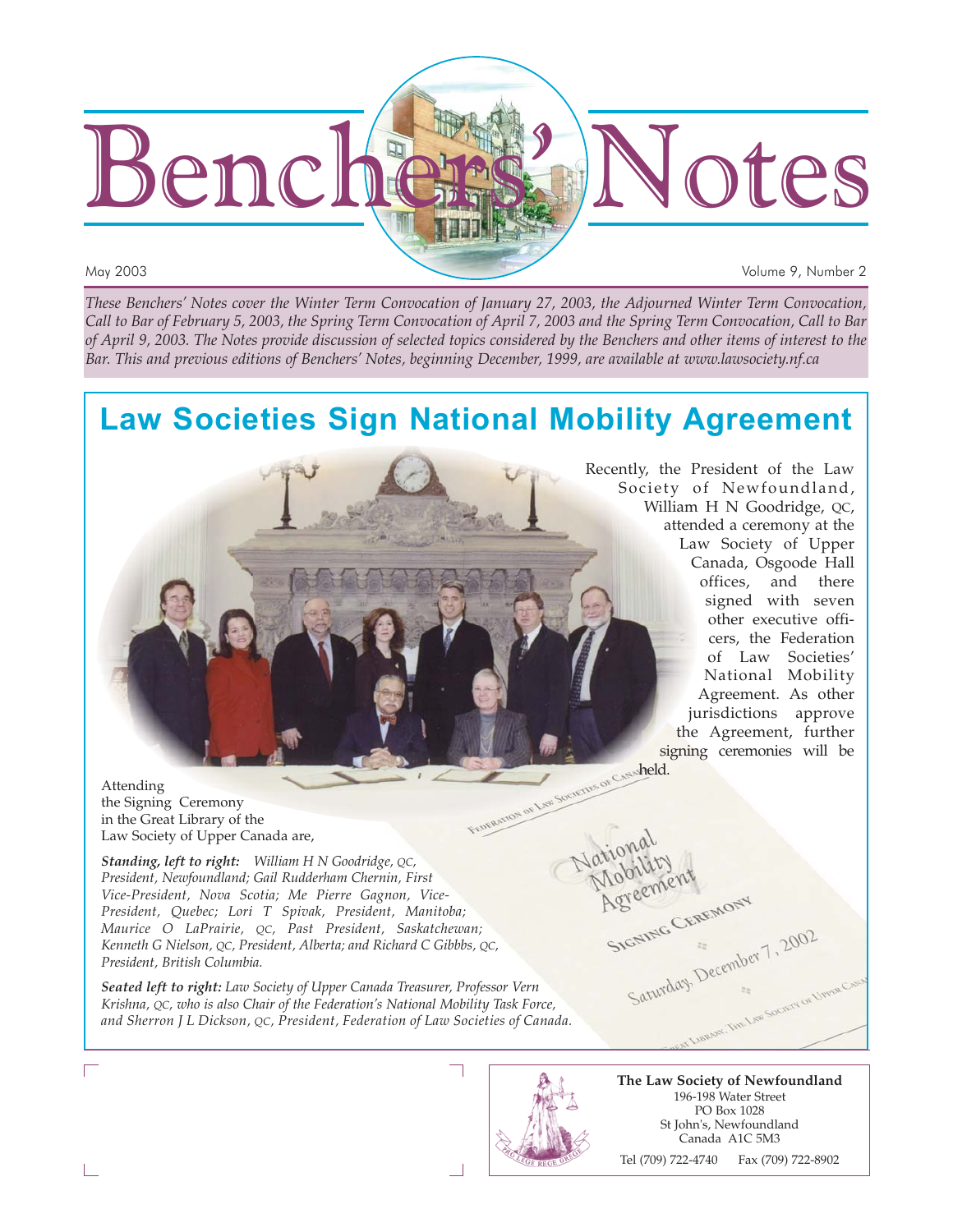### Benchers' Notes

## **First Convocation in New Law Society Building**



With completion of the Law Society building in February, the first Convocation was held on Monday, April 7, 2003.

Photographed at the boardroom table in Convocation Hall are:

*Seated from left to right*, Marina Whitten, Brian Furey, George Murphy, Paul McDonald, Barry Sparkes, QC, Beverly Marks, QC, Ted Janes*, lay Bencher*, Dr Bernice Morgan, *lay Bencher*, Stephanie Newell, William Goodridge, QC, Bert Riggs, *lay Bencher*, Edward Hearn, QC, Sheila Greene, Irene Muzychka, Terry Rowe, Phyllis Weir, John Greene, *lay Bencher*, Jeffrey Benson, QC

*Standing from left to right,* John Brooks, QC, Glen Noel, Peter Ringrose, Frank O'Brien, Robert Sinclair, QC, Toby McDonald

## **Call to Bar - February 5, 2003**



Eighteen lawyers were Called to Bar on February 6, 2003 and are shown above in Court Room #1 with The Honourable Chief Justice J Derek Green. *Seated from left to right,* Jay Neville, Shirley Walsh, Chief Justice Green, Nancy Kleer, Kendra Wright, Christine Enta.

*Standing from left to right*, Lorilee Sharpe, Barbara Barrowman, Jonathan Hall, Cindy Starkes, Ken Mahoney, Toby Bristow, Doug Wright, Andrew Fitzgerald, Susan Day, Jim Bennett, Raelene Lee, Tracey Trahey, Twila Reid.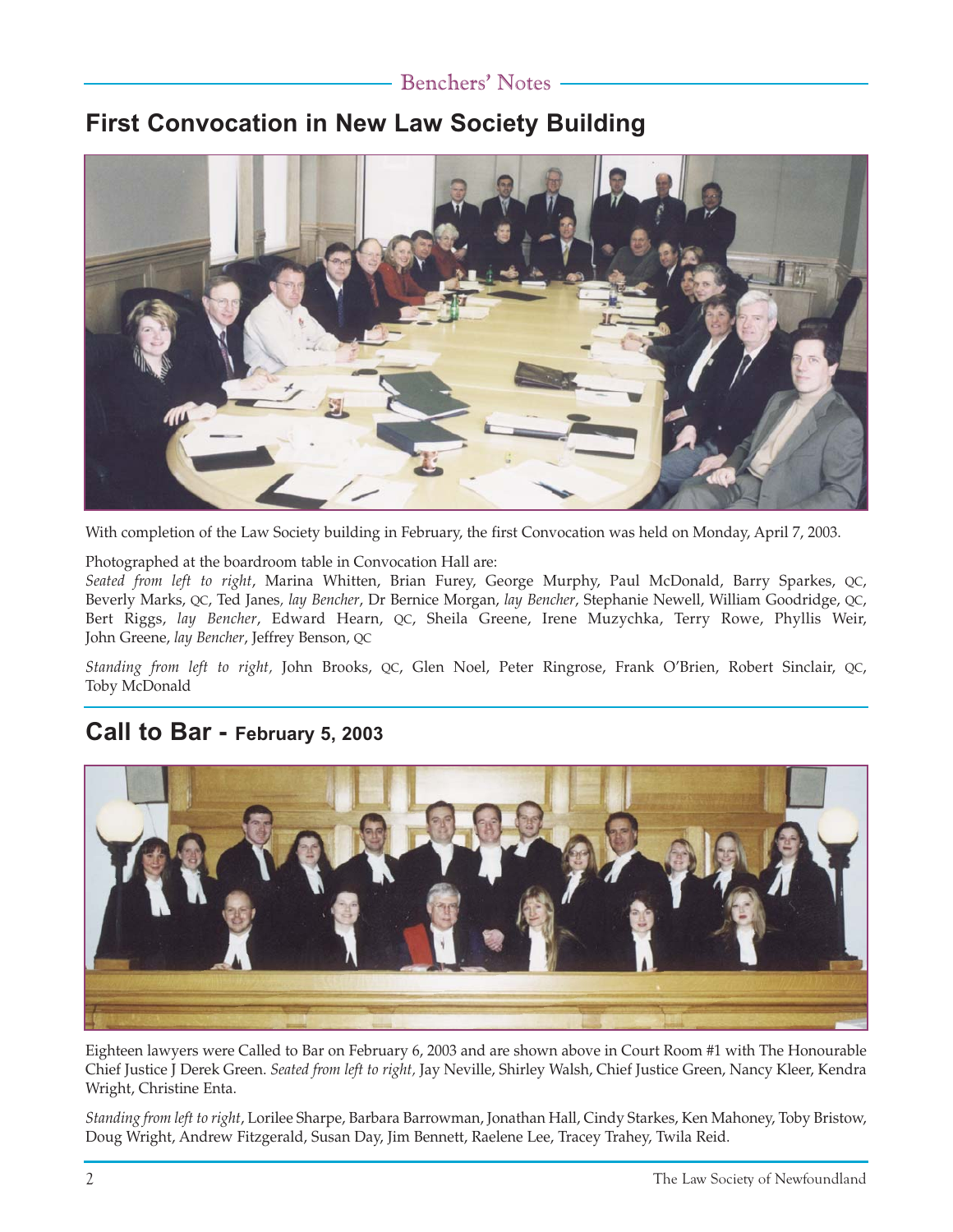## **Winter Term Convocation, January 27, 2003, and Spring Term Convocation, April 7, 2003**

Topics of national and regional interest were discussed at the Convocation, including the National Mobility Agreement and an Atlantic Code of Professional Conduct. The President, William H N Goodridge, QC, spoke about the continuing work on the National Mobility Agreement that soon will enable lawyers in signatory provinces and territories to practice in other signatory jurisdictions for up to 100 days in a 12 month period. Full implementation of the Agreement will take several more months, the time necessary for Rule changes.

Some statutory amendments to the *Law Society Act, 1999*, will be necessary also before full implementation is possible. The Education sections of the *Act* need to be relaxed to permit members from other provinces to become members in Newfoundland and Labrador without the current articling requirements upon transfer.

Concerning regional topics, the President spoke again of agreement amongst the Atlantic law societies to implement a common Code of Professional Conduct. The new Code will be the one recently adopted in New Brunswick and developed for that Law Society by Beverley G Smith, QC. Many members will recall Professor Smith for his excellent classes in Professional Conduct at the University of New Brunswick Faculty of Law. Before adopting the proposed new Code, Benchers asked for the Code to be examined by a Committee of members to be chaired by Augustus G Lilly, QC. Review and approval of the proposed Code with likely require 12 months.

Commenting generally upon the benefits this Society derives from membership in the Federation of Law Societies, the President remarked that the work of the Federation nationally, and with national concerns, has enabled individual societies to think broadly and regionally also. The increased cooperation amongst Atlantic law societies on a Code of Professional Conduct is an excellent example of policies informed by broader perspectives.

The Federation's broader perspectives include national and Constitutional interests when they impact upon the profession and the public interest. Members will recall that, last year, the Federation and its member societies initiated actions against the Government of Canada because of concerns arising out of the government's money-laundering legislation. The legislation undermined the solicitor-client relationship and required lawyers to report to government about certain types of financial transactions. Benchers of the Law Society of Newfoundland, and Benchers across Canada, committed approximately \$7.00 of each member's fees to date to litigate the legislation in British Columbia where an action was first begun. Locally, we enlisted the generous *pro bono* assistance of Mr Greg Anthony and the Hon John C Crosbie, PC, QC, at Patterson Palmer, to initiate litigation in our courts. Recently, and as a direct result of the Federation's initiative and successful actions across Canada, the Government of Canada announced it would abandon the legislative proposals insofar as they impact upon solicitor-client privilege. This is a remarkable achievement and further underscores the value of participation in the Federation.

The President mentioned as well his own involvement with the Federation. He is involved actively in the restructuring of the Federation's Board of Directors and sits on the *pro tem* Board. One of the changes proposed makes individual law societies members on the Federation's Board; under the current system, Board members are appointed and, amongst the smaller societies, one Director is appointed to represent two societies. Newfoundland and Labrador and Nova Scotia are paired under the current system, and a Board member is appointed from one of the societies to represent both for a five year term. Further with Federation activities, the President noted that he is involved as well in developing national Rules for implementation of the Mobility Agreement. This work, and work on the structural changes in the Federation, has required considerable travel for the President, at Federation expense.

Benchers discussed the continuing development of a File Closure, Storage and Destruction Policy. The Executive Director stated that the Policy has now been reviewed by several Committees and is under consideration by the Law Society's insurers, LawPRO. He intends for the Policy to be reviewed and available for Benchers' consideration at the Summer Term Convocation of June 6.

Law office searches by police, and Law Society policy as it relates to these searches, were discussed briefly also. A Report from Mark Pike on this topic was considered, several questions posed, and agreement the Report should be returned for consideration again at the Summer Term Convocation. Benchers took the position that certain members should be appointed as supervisory personnel who could be available and attend if requested by a member at a law office search.

#### **Insurance Committee**

The Insurance Committee draws to your attention that the current LawPRO insurance policy no longer covers members' liability when they sit on a Board of Directors.

#### **Archives Committee**

A few years ago, Benchers decided to photograph all available former Treasurers and Presidents of the Law Society and to place their portraits in the Law Society building. Working to this objective, it became clear that several former Treasurers were not known to us, these dating from the early days of the Law Society. The Archives Committee have now successfully traced the names of all Treasurers from 1846, and with one exception have traced an oil portrait or photograph of each. Over the next year, all these will be photographed digitally and reproduced for inclusion with the more recent Treasurers and Presidents.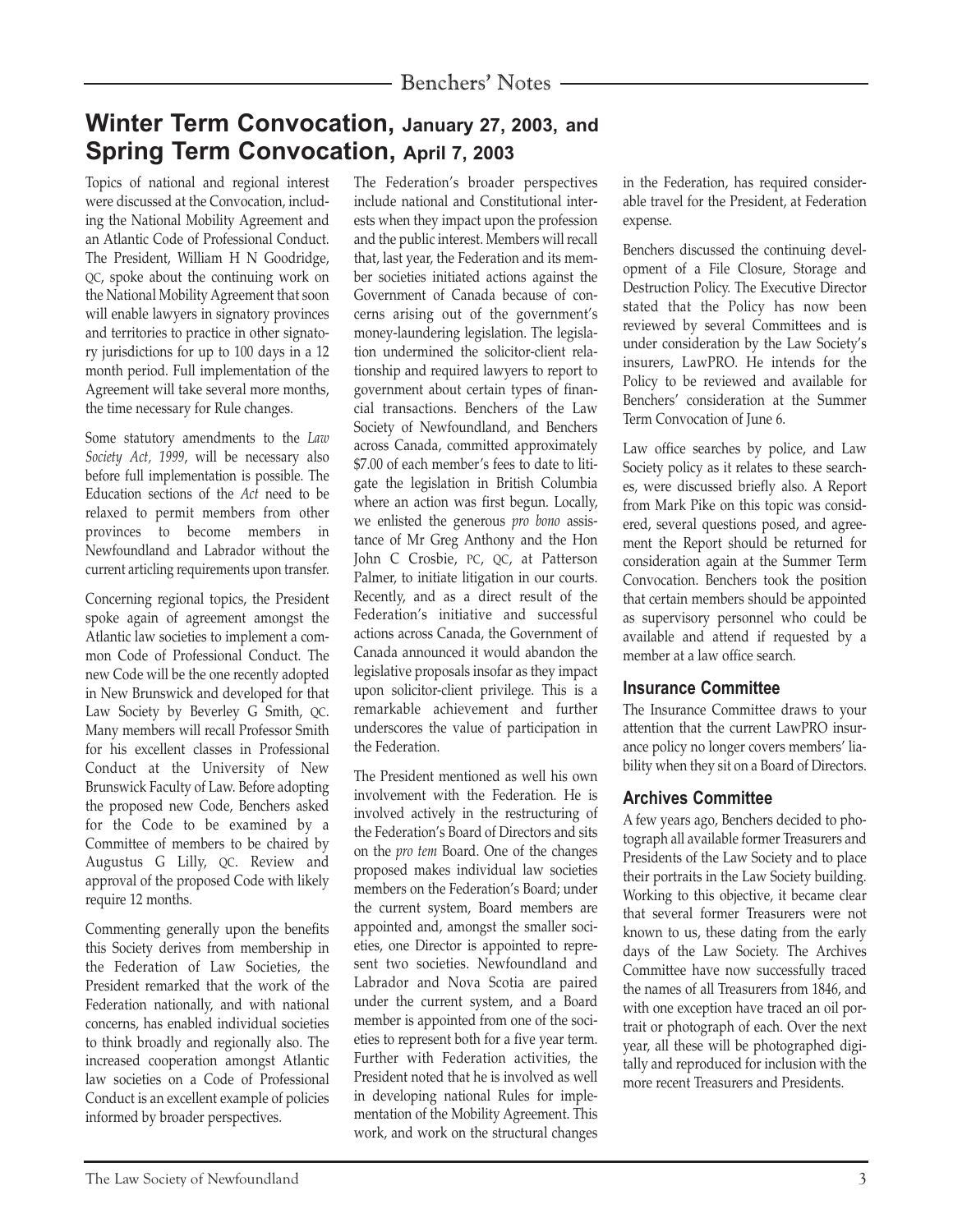# **Changes In Status**

Benchers approved the following application for changes in status:

#### **Winter Term Convocation January 27, 2003**

#### **Applications to Elect**

| Non-Practising Status |            |
|-----------------------|------------|
| Jeffrey B Cutler      | Roll #1203 |
| C Bradley Leyte       | Roll #1054 |
| Ann F Martin          | Roll # 815 |
| Ann McLoughlan        | Roll # 606 |
| Desmond K Parsons     | Roll # 996 |
| Frank van Penick      | Roll # 866 |
|                       |            |

#### **Notice of Resumption of**

| <b>Practising Status</b> |            |
|--------------------------|------------|
| David R Power            | Roll # 699 |
| Sharon Worthman          | Roll #933  |

#### **Application to**

| <b>Resign Membership</b> |            |
|--------------------------|------------|
| Alice K Barnsley         | Roll #1069 |
| Michelle Elliott         | Roll #1079 |
| Diane P Rowe             | Roll #1119 |

**Spring Term Convocation April 7, 2003**

#### **Applications to**

| <b>Elect Non-Practising Status:</b> |            |  |  |  |
|-------------------------------------|------------|--|--|--|
| Denes Bajzak                        | Roll #724  |  |  |  |
| John Byrne, QC                      | Roll # 334 |  |  |  |
| Darragh McManamon Roll # 939        |            |  |  |  |
| Frances Knickle                     | Roll # 844 |  |  |  |

#### **Notice of**

**Resumption of Practising Status**: Morgan Cooper Roll #912

#### **Request for Reinstatement** Janine Evans Roll # 743

## **In Memoriam**

#### CHRISTOPHER M SULLIVAN,

ROLL #774 CALLED TO BAR JULY 3, 1990. BENCHERS NOTE WITH REGRET THE DEATH OF CHRIS SULLIVAN WHO PASSED AWAY ON MONDAY, MARCH 10, 2003, AT THE AGE OF 38 YEARS. CONDOLENCES WERE EXTENDED TO HIS FAMILY BY THE PRESIDENT AND BENCHERS.

## **CIBC Refusing Uncertified Trust Cheques**

The Society learned recently that CIBC is refusing to accept on deposit the uncertified trust cheques of members. In some instances, and where the depositing member is a longstanding customer and known to CIBC, the bank will accept an uncertified cheque to that depositing member's account. However, where the depositing member is not known, that is, not a longstanding client of CIBC, then an uncertified cheque is unlikely to be accepted. This change in policy by the bank imposes difficulty for depositing members who do not have longstanding relationships with CIBC. The policy will impact upon property and other transactions where closing delays carry many implications. The Law Society is investigating this new policy. Nevertheless, difficulties of this type demonstrate the need for electronic transfers of trust monies.

For some months now, the Law Society's Practice Rules Compliance Committee has been working to approve a new Trust Account Rule that will permit the electronic transfer of trust monies. The proposed new Rule, in draft, will be presented to Benchers at the Summer Term Convocation on June 6. A Rule change to permit the transfers is likely before year-end. The Rule as currently proposed still requires the authorizing signature of a member before a trust transfer can be initiated, and thus a paper trail will be available to auditors. Nevertheless, the ability to transfer trust funds without a cheque will simplify and speed many transactions and avoid the controversies occasionally arising with cheques.

## **ORDER OF MILITARY MERIT APPOINTMENT**

On January 17, 2003, the Judge Advocate General for Canada, Major General Jerry Pitzul, QC, announced the appointment, by Her Excellency the Governor General of Canada, of **Colonel Kenneth W Watkin** to the Order of Military Merit. The Order of Military Merit is considered as the Military equivalent of the Order of Canada. Colonel Watkin, who is a senior member of the Judge Advocate General's Branch of the Canadian Forces, will be inducted into the Order at a ceremony later this year to take place at Rideau Hall in Ottawa. Col. Watkin received his LLB and LLM from Queens University and has been a member of the Newfoundland Bar since the early 1980's. In his role with the JAG Branch, Col Watkin has acted as the Deputy Judge Advocate for Petawawa, the Director of Law (Prosecutions and Appeals) throughout the Canadian Forces, as well as the Director of Law (Prosecutions and Appeals) throughout the Canadian Forces, as well as the Directorship of various divisions of the JAG Branch. More recently he has acted as Government Counsel in respect of the various tribunals and inquiries arising from the genocide in Rwanda. He has also acted as the legal advisor to the  $2<sup>nd</sup>$  Battalion Multi-National Brigade in Bosnia. Colonel Watkin is presently pursuing post-Graduate studies at Harvard University.

## **BERT RIGGS AWARDED QUEEN'S GOLDEN JUBLIEE MEDAL**

**Bert Riggs**, a lay Bencher with the Law Society since 2000, was presented the Queen's Golden Jubilee Medal on Thursday, April 24, 2002. The Medal is awarded to Canadians whom have made a significant contribution to their fellow citizens, their community, or to Canada. Mr Riggs received the Medal for his contribution to the preservation of Newfoundland and Labrador history through his work at the Centre for Newfoundland Studies, for his weekly column in the Telegram, and for 13 years service on the Human Rights Commission. Congratulations, Bert!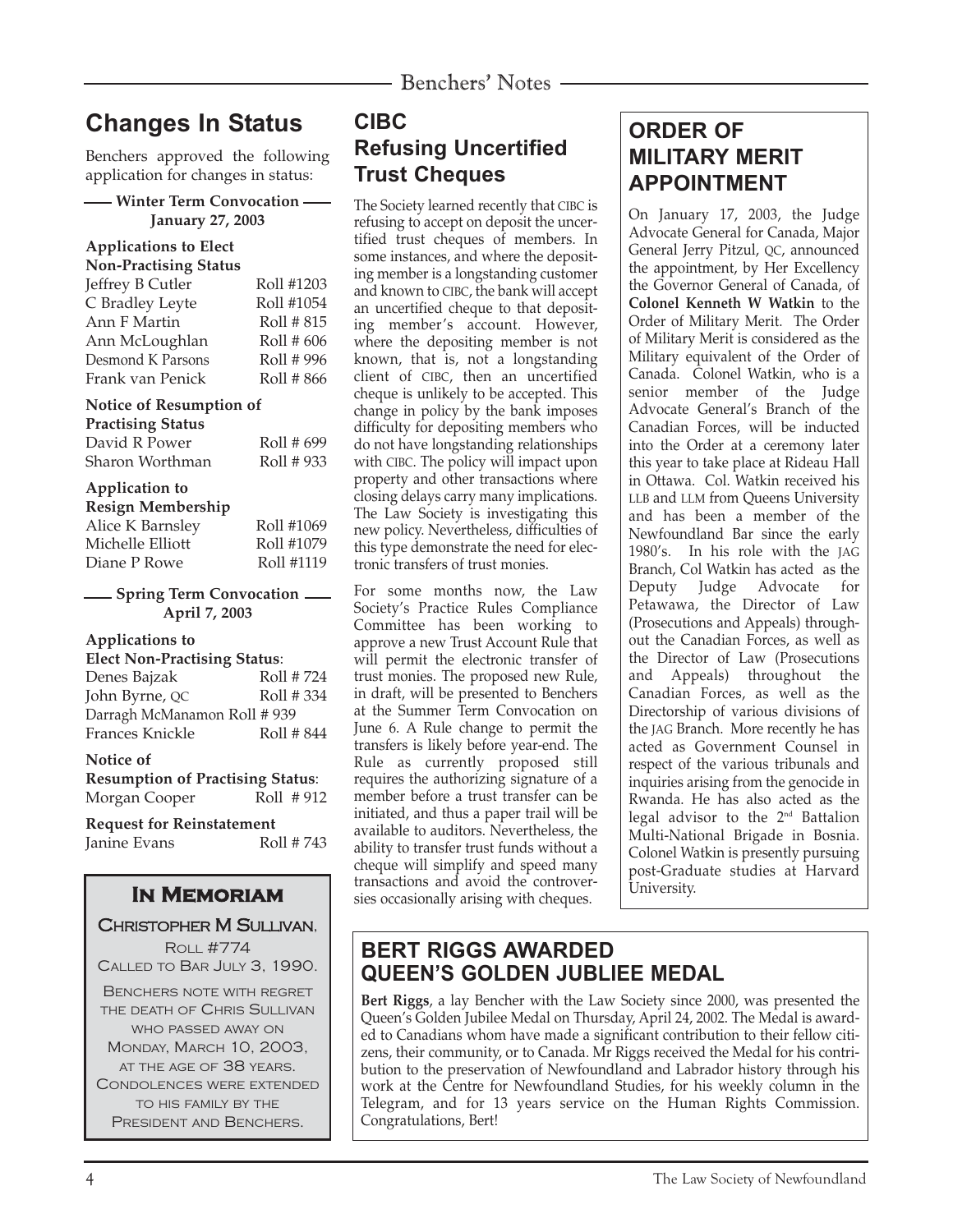# **Complaints Authorization Committee**

The Complaints Authorization Committee (CAC) is a statutory committee of Benchers mandated to address the first phase of the regulatory process as prescribed by Part II of the *Law Society Act, 1999* (the *Act*). The process commences with an "allegation" filed with the Vice-President (s.43). An allegation is a statutorily defined term meaning "a written document alleging that a respondent has engaged in conduct deserving of sanction" (s.41(a)). "Conduct deserving of sanction" is also a defined term which includes professional misconduct, conduct unbecoming, violation of the *Act* or the *Law Society Rules*, and failure to adhere to the *Code of Professional Conduct* (s.41(c)).

The Vice-President may refer the allegation to consensual mediation or conduct an investigation (s.44(1)). If mediation is unsuccessful, the Vice-President will conduct an investigation and will submit the allegation to the CAC upon completion of the investigation (s.44(3)).

Once the allegation has been submitted to it, the CAC may require further investigation or require the respondent to appear before it (s.45(1)(b), (c) and (d)). The Committee may also make recommendations to the Executive Committee concerning a respondent's practice  $(s.45 (1)(e), (f)$  and  $(g)$ ). It may dismiss an allegation (s.45(1)(a)), counsel or caution a respondent (s.45(2)(a)), or instruct the Vice-President to file the Complaint and refer it to the Discipline Committee for hearing (s.45(2)(b)). There is no appeal from the CAC's decision (s.45(3)).

A Complaint comes into being only after the CAC has considered the allegation and has formed "the opinion that there are reasonable grounds to believe that a respondent has engaged in conduct deserving of sanction". The CAC's role with respect to a Complaint lends meaning to the word "authorization" in the CAC's name. As the Complaints "Authorization" Committee, the CAC's role is to determine when an allegation constitutes a Complaint. Then the CAC may authorize the filing of the Complaint and its referral to the Discipline Committee. Or, it may chose to proceed by way of counsel or caution, thereby not authorizing the filing of the Complaint.

The decision of the CAC to issue a letter of counsel or caution is not a disciplinary action. There is no finding of guilt from which discipline can flow. Counsel is advice; caution is a warning. Both are intended to assist the member in his or her future conduct.

**Letters of Counsel** have been issued by the CAC because of the following Complaints.

Three Complaints of failing to communicate with and failing to provide prompt service to clients as contemplated by the Code. - *(Code of Professional Conduct, chapter II, Rule b, commentaries 7 and 8)*

Complaint of failing to obtain a conflict letter from clients when representing the vendors and the purchaser in a real estate transaction and Complaint of failing to adequately supervise a legal assistant when a potential conflict arose. *- (Law Society Rules 12.04(d) and 12.07(a) - Code of Professional Conduct, chapter V, commentaries 4, 5, 10 and 11, and chapter XVII, commentaries 3, 4, 5 and 6.)*

## **Discipline Committee**

The role of the Discipline Committee is separate entirely from the Complaints Authorization Committee. This Committees' Chair is responsible to ensure that Complaints referred from the CAC are heard before panels comprised as required under the *Law Society Act, 1999*. An Adjudication Panel must include three members of the Discipline Committee, that is, two Law Society members and one lay member. The *Act* prescribes that the panel may make findings and impose sanctions.

#### **Adjudication Panel Decision re Kent Morris**

An Adjudication Panel of the Discipline Committee, in a Decision dated January 31, 2003 and pursuant to section 46(3) of the *Law Society Act, 1999* found Kent Morris guilty of conduct deserving of sanction for:

- failing to comply with Rule 5.03(5) of the *Law Society Rules* requiring a Bill of Fees to be rendered to the client before money has been withdrawn from a trust account; and
- failing to comply with Rule b contained in chapter II of the *Code of Professional Conduct* requiring information be provided in a timely manner when requested by a client.

The member entered a guilty plea and the matter proceeded by way of an Agreed Statement of Facts. The Adjudication Panel noted that there was no indication that the member acted in a dishonest manner or attempted to misappropriate funds that he had not earned.

The Adjudication Panel ordered that the member be reprimanded, that the member pay the expenses of the Law Society in the investigation and hearing of the Complaint and that the results of the discipline proceeding be published in the normal manner.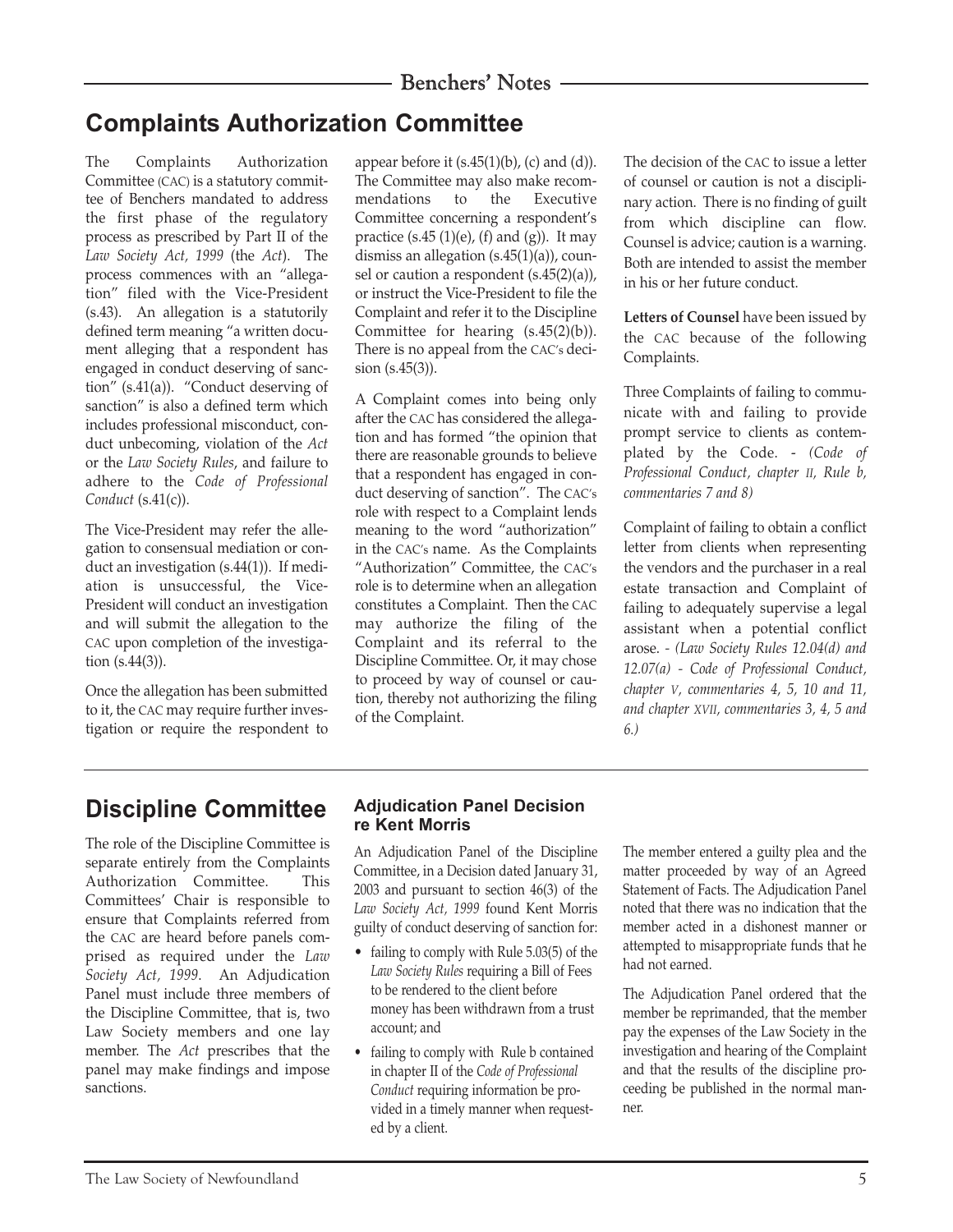#### **Adjudication Panel Decision re Douglas G. Harvey**

An Adjudication Panel of the Discipline Committee, in a Decision dated February 18, 2003 and pursuant to the *Law Society Act, 1999,* subsection 46(3) found Douglas G. Harvey guilty of conduct deserving of sanction.

Mr. Harvey entered a guilty plea to the following violations of the *Code of Professional Conduct*:

- i) failed to act with integrity contrary to the Rule contained in chapter I;
- ii) failed in his duty as advocate contrary to the Rule contained in chapter IX;.
- iii) failed to encourage public respect for the administration of justice contrary to the Rule contained in chapter XIII; and
- iv) failed in his responsibility to a lay person lawfully represented herself contrary to the Rule contained in chapter XVI.

The Adjudication Panel noted that Mr. Harvey had apologized to both the lay person and to the Law Society. The Panel ordered that the member be reprimanded; that the member pay the expenses incurred by the Law Society in the investigation and hearing of the Complaint; and that publication of the disposition of the Complaint by made in accordance with Law Society Rule 9.28.

# **Educational Notes**

#### **Continuing Legal Education**

The Joint Committee on Continuing Legal Education is continuing its programming for 2003. A number of seminars have recently been held. These included:

- 1. *New Developments in Family Law for 2003*. This seminar dealt with new Family Law Rules in the *Rules of the Supreme Court, 1986* which dramatically change procedural aspects of family law practice. Seminars on this topic were presented in St John's, Corner Brook and Goose Bay, Labrador. Many thanks to our presenters the Honourable Chief Justice J Derek Green, Mr Justice Richard LeBlanc and Mr Brian Furey, of the Department of Justice who spoke at the St John's seminar. We also thank Ms Gerri Smith of the Department of Justice who presented on this topic in Corner Brook along with Chief Justice Green and Justice LeBlanc, and Justice LeBlanc for his attendance in Labrador to present on these rules. The seminars were very well received by attendees and the seminar materials included a CD which contain the new rules and forms.
- 2. *The New Court Ordered Mediation Rule: What Lawyers and Mediators Need to Know.* On April 4, 2003 there was a seminar on the new Court Ordered Mediation Rule. Thank you to our presenters the Honourable Chief Justice J Derek Green, Ms Gillian D Butler, QC, Ms

Christine A Fagan, QC, Mr James C Oakley and Mr W John Clarke for their presentations at this seminar. The seminar was the first to be held in the new Law Society Building. The feedback received from attendees indicates that it was very well received and a great overview of the new Rule and of the mediation process generally.

3. *Title Insurance for Legal Assistants/Legal Secretaries*. On April 14, 2003 we presented a seminar for legal assistants/legal secretaries to assist them in their understanding of title insurance in a real estate transaction. Many thanks to Ms Donna Hart, a lawyer with TitlePLUS and Mr Chris March, National Consultant with TitlePLUS for their attendance at this seminar, which was very well attended and a unique educational opportunity for legal support staff. Based on the interest in this seminar, we plan to do more seminars for legal support staff in future.

A number of Continuing Legal Education seminars are being planned for the near future. In late May we are planning a seminar on Damages, in early June we are planning a seminar on Law Office Management and Practice Management, and in mid-June a seminar is planned in conjunction with the CBA Annual Meeting in Terra Nova.

We look forward to seeing you at an upcoming seminar.

## **RULES OF COURT AMENDMENTS**

**Supreme Court of Newfoundland and Labrador, Trial Division**

- 1) The Court Ordered Mediation Rule 37A, enforced April 1, 2003, has been incorporated into the Rules of the Supreme Court, 1986, and can be accessed at www.gov.nl.ca/hoa/ regulations/RulesSC/Rc86ru37A. htm
- Ms Margaret Williams has been appointed as the "Mediation Coordinator" by the Registrar pursuant to Rule 37A.01(d) and may be contacted at 729-1319 or margaretwilliams@mail.gov.nl.ca
- 2) Amendments to the Rules of the Supreme Court, 1986, Part II.1,

Family Law Proceedings, enforced April 1, 2003, can be accessed at www.gov.nl.ca/hoa/regulations/ RulesSC/Rc86ru56A.htm

The Family Law Forms are available a t www.gov.nl.ca/just/CIVIL/family\_ law.htm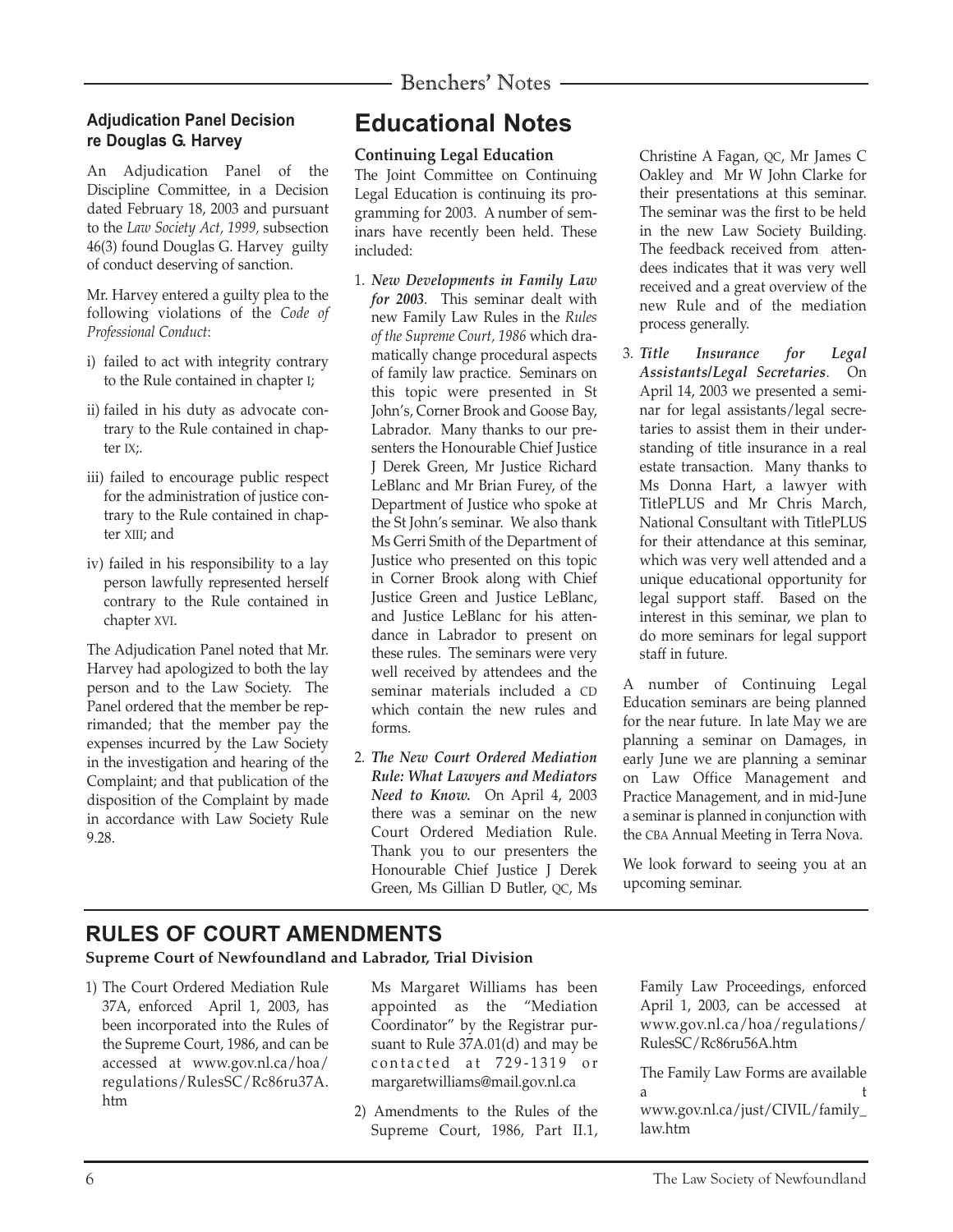# **Members Appointed to Queen's Counsel**

The Swearing of Queen's Counsel took place in Courtroom No. 1 at the Court House on Tuesday, February 25, 2003.

Members newly appointed were David Hurley, Barrie Heywood, John Baker, Barry Sparkes, Eugene Ozon, Harold Smith, Jean Dawe, Dave King, Wayne Myles, and Aidan Beresford.

Following the Ceremony, the Law Society hosted a reception in Convocation Hall.





## **Call to Bar - April 9, 2003**



Thirteen lawyers were Called to Bar on April 9, 2003. Posing outside the Court House in St. John's are:

*Front, (l-r)*- Erin Breen, Riley Adams, Trina Simms, Nancy Bains, Krista Simon, Crystal Critch

*Back (l-r)*- Shawn Patten, Jennifer Samson, Louise Powell, Andrew Wadden, Christa Reccord, Mark Rogers, and Heather MacDonald